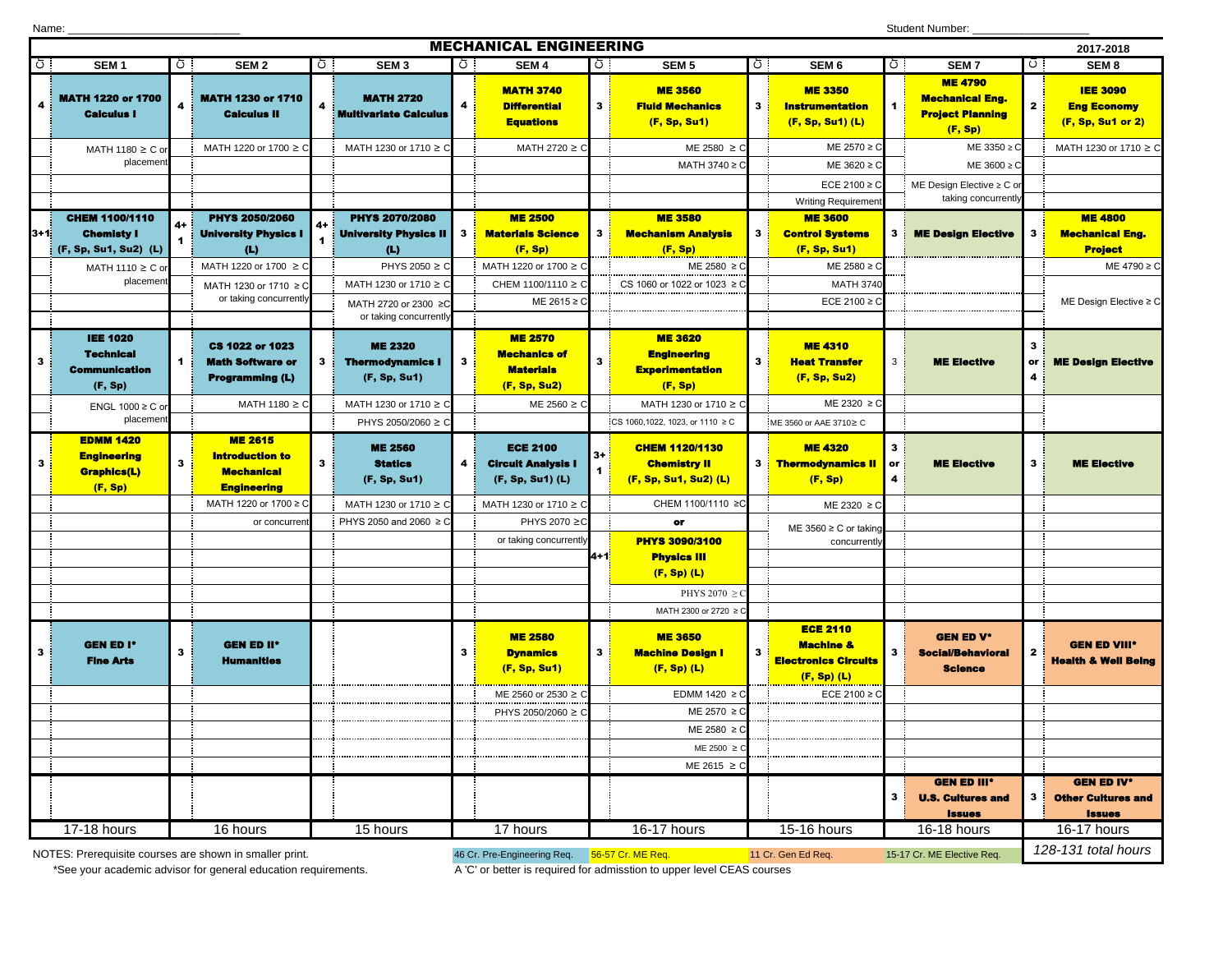## MECHANICAL ENGINEERING ELECTIVES

Students must complete five different elective courses. A minimum of two must be design courses and two must have a laboratory expereince (marked with an "L").\*\*\*

**ME Design Elecitve Courses (choose two)**

4 LE 4630 - Aerospac Structural Design 3 AE 4690 - Aircraft Design 3 4330 Environmental Systems Design in Buildings 3 ME 4390 - Design of Thermal Systems (L) ME 4310 ≥ C or CHEG 3120 ≥ C (ME 3350 ≥ C and ME  $4310 > C$ or ME 4320 ≥ C (CHEG 2810 ≥ C, CHEG 3120 ≥ C, and IEE 2610 ≥ C) 3 ME 4530 - Machine Desing II (L) 3 ME 4680 - Engine Design (L) 3 ME 4700 - Vehicle Structural Design 3 ME 5390 - Advanced Thermal Design ME 3650 ≥ C ME 3560 ≥ C and (ME<br>3670 or ME 4320) ≥ C  $3670$  or ME 4320) ≥ C ME 3580 ≥ C and ME 3650 ≥ C  $\blacksquare$  ME 4310 ≥ B 3 ME 5500 - Modern Engineered Materials 3 ME 5530 - Advanced Product Engineering 3 ME 5730 - Materials Selection in Design ME 2500 or AE 2500 ≥ B ME 3600 and ME 4530 B ME 3650 ≥ B ECE 2100  $\geq$  E ME 2570 ≥ C AE 3800 ≥ C and AE 4600 ≥ C

\*\*\*Students may choose more than two design electives. Graduate level (5000+) courses require a B or better in all prerequisites.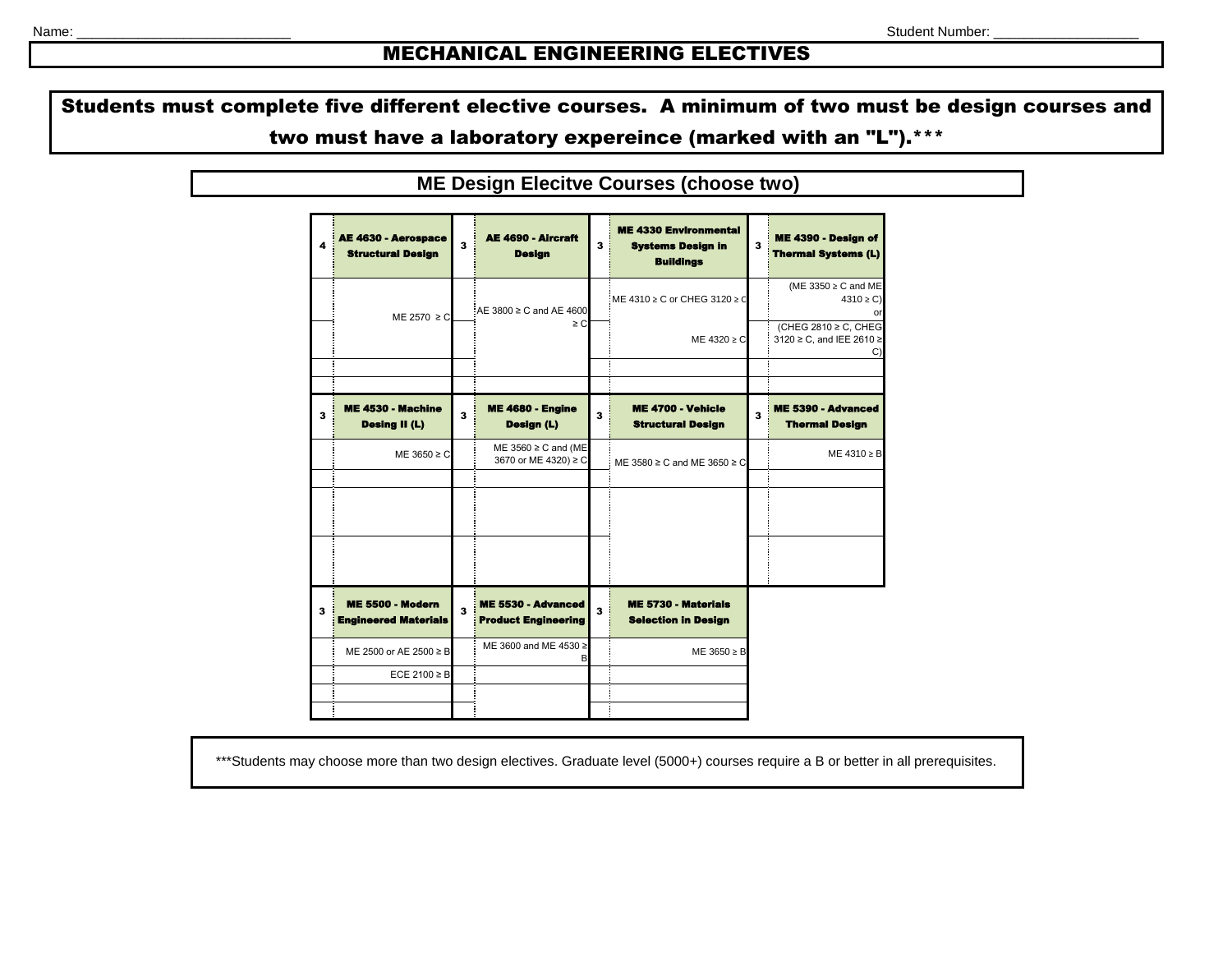## **ME Electives**

| 4 | <b>AE 3610</b><br><b>Aerodynamics I (L)</b>                          | 3 | <b>AE 4600</b><br><b>Aircraft Stability and</b><br><b>Control</b> | 3 | AE 4660 - Aerospace<br><b>Propulson I</b>                                           | 3 | <b>ME 3990</b><br><b>Cooperative Education</b>                 | 3 | <b>ME 3670</b><br><b>Internal Combustion</b><br><b>Engines I (L)</b> |
|---|----------------------------------------------------------------------|---|-------------------------------------------------------------------|---|-------------------------------------------------------------------------------------|---|----------------------------------------------------------------|---|----------------------------------------------------------------------|
|   | MATH 2720 ≥ C                                                        |   | AE 3710 ≥ C and ME 3600<br>$\geq$ C                               |   | ME 2320 ≥ C and (ME 3560<br>or AE 3710) $\geq$ C                                    |   | Repeatable 3 times to count as<br>one elective 3 credit course |   | MATH 2720 $\geq$ C                                                   |
|   | AE 2610 ≥C or ME 3560<br>≥C                                          |   |                                                                   |   |                                                                                     |   |                                                                |   | ME 2580 $\geq$ C                                                     |
|   | PHYS 2050/2060 ≥ C                                                   |   |                                                                   |   |                                                                                     |   |                                                                |   | $ME 2320 \ge C$                                                      |
| 3 | <b>ME 4570</b><br><b>Experimental Solid</b><br><b>Mechanics (L)</b>  | 3 | <b>ME 4590</b><br><b>Dynamics of</b><br><b>Machinery</b>          | 3 | <b>ME 4650</b><br><b>Vehicle Dynamics</b>                                           | 3 | <b>ME 4710</b><br><b>Motion and Control (L)</b>                | 3 | <b>ME 5200 -</b><br><b>Orthopaedic</b><br><b>Blomechanics</b>        |
|   | ME 2500 ≥ C or AE 2500<br>$\geq$ C.                                  |   | ME 3580 $\geq$ C                                                  |   | $ME 3580 \ge C$                                                                     |   | ME 3600 ≥ C or ECE 3710                                        |   | (ME 3650 or AE 4630) ≥<br>B                                          |
|   | ME 2570 $\geq$ C                                                     |   |                                                                   |   | $ME 3600 \ge C$                                                                     |   |                                                                |   |                                                                      |
|   | ME 3350 $\geq$ C                                                     |   |                                                                   |   | ME 3650 $\geq$ C                                                                    |   |                                                                |   |                                                                      |
| 3 | ME 5300 - Theoretical<br>and Computational<br><b>Fluid Mechanics</b> | 3 | ME 5350 - Applied<br><b>Spectroscopy</b>                          | 3 | ME 5410 -<br><b>Continuous System</b><br><b>Modeling &amp;</b><br><b>Simulation</b> | 3 | <b>ME 5430 - Mechanical</b><br><b>Systems Control</b>          |   | ME 5450 -<br><b>Computational Fluid</b><br><b>Dynamics</b>           |
|   | $ME 3560 \geq B$                                                     |   | $ME 3350 \geq B$                                                  |   | $ME 3600 \geq B$                                                                    |   | $ME 3600 \geq B$                                               |   | ME $3560 \geq B$                                                     |
|   |                                                                      |   |                                                                   |   |                                                                                     |   |                                                                |   | $CS$ 2010 $\geq$ B                                                   |
|   |                                                                      |   |                                                                   |   |                                                                                     |   |                                                                |   |                                                                      |